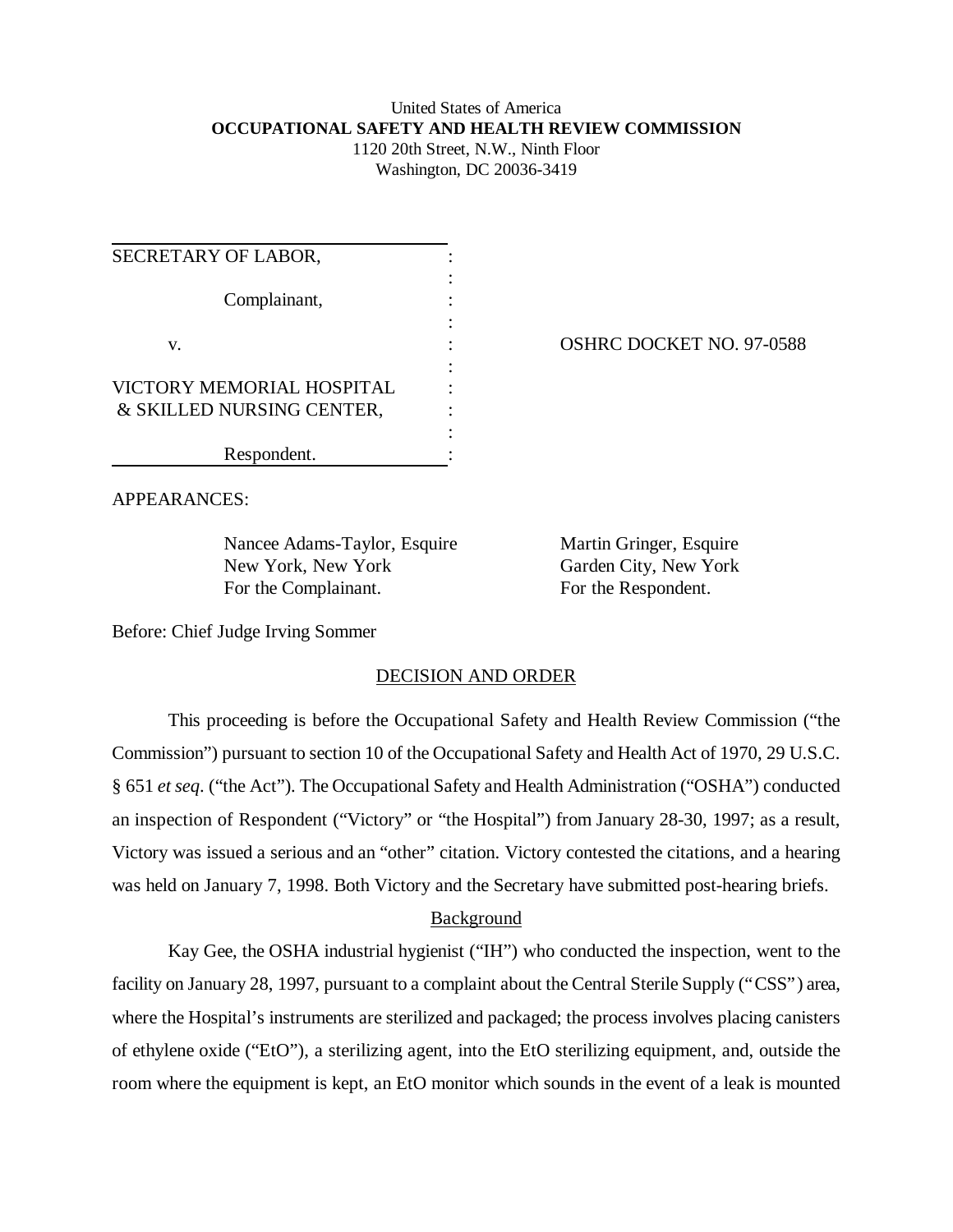on the wall.<sup>1</sup> IH Gee met with Richard Holley, Victory's associate administrator, and Nicholas Polymenakos, the director of the Biomedical Engineering Department ("Biomedical"), and then conducted a walk-around of CSS with Holley, Polymenakos and Janeth Minto, the CSS supervisor; the IH also interviewed employees and took photos. OSHA received another complaint about the facility on the morning of January 29, 1997, a claim that the EtO monitor was not working, and IH Gee went back to the facility on the morning of January 30, 1997, and continued her inspection. The IH held a closing conference at the Hospital on April 10, 1997, after which the subject citations were issued; items 1, 2a and 2b of serious citation 1 allege violations of 29 C.F.R.  $\S$ § 1910.165(d)(1),  $1910.1047(h)(1)(i)$  and  $(h)(1)(iii)$ , respectively, and items 1, 2 and 3 of "other" citation 2 allege violations of 29 C.F.R. §§ 1904.8, 1910.1020(e)(2)(ii)(B) and 1910.1047(d)(7)(i), respectively.<sup>2</sup>

### Citation 1 - Item 1

This item alleges a violation of 29 C.F.R. 1910.165(d)(1), which states as follows:

The employer shall assure that all employee alarm systems are maintained in operating condition except when undergoing repairs or maintenance.

IH Gee testified that when she saw the EtO monitor on January 30 its flow meter was at zero, indicating that it was not taking in air and was therefore not working. IH Gee asked Nicholas Polymenakos about the monitor, who initially said it was working; however, they went to his office, and as she was reviewing the manual for the monitor Polymenakos told her it was not working and that they were in the process of getting a "loaner." The IH noted that C-10, the manual for the monitor, required the flow meter to be checked daily per employee shift to assure proper operation, and that Polymenakos told her he did not check the flow meter daily but did calibrate it monthly; she further noted that the condition was a serious violation because an EtO release could have occurred and resulted in employee exposure to EtO, which can cause cancer.<sup>3</sup> (Tr. 14-31; 78-81; 91-93).

Nicholas Polymenakos testified that he was with the IH when she saw the monitor on January 30, and that when he looked at the flow meter it was "sputtering very wildly and then it just died."

<sup>3</sup>Other effects of EtO exposure are set out in 29 C.F.R. § 1910.1047, OSHA's EtO standard.

<sup>&</sup>lt;sup>1</sup>Leaks are detected by means of tubing going from the monitor into the sterilizer room.

<sup>&</sup>lt;sup>2</sup>Item 3 of citation 1, which alleged a violation of 29 C.F.R. 1910.1047(j)(3)(iii)(C), was withdrawn in the Secretary's complaint.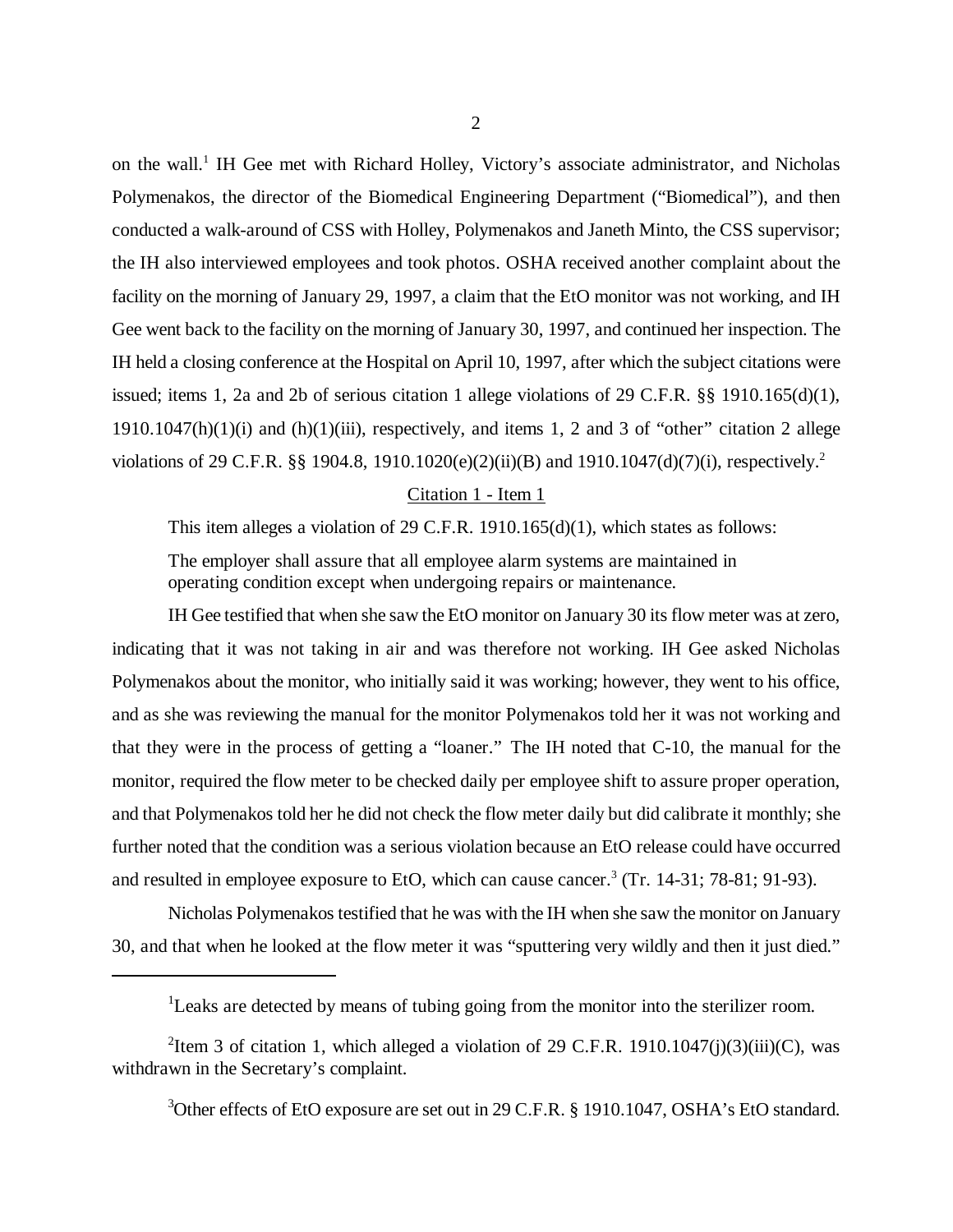He further testified that he and the IH both realized at that time that the flow meter was not working, that he told her that it seemed the pump had died, and that shortly thereafter he arranged to have a replacement monitor sent in. Polymenakos said that he and the IH went to his office so that she could review the manual, and he denied telling her that the monitor was working when it was not; he also denied telling her that he looked at the flow meter only once a month, and said that he viewed it almost every day when he was in CSS to pick up or check on equipment. Polymenakos noted that he had no knowledge the monitor was not working before the IH saw it on January 30, that the flow meter pump had been replaced just over six months before, and that no one had reported that the monitor was not working on January 28 or 29; he also noted that the replacement monitor arrived the next day, that a secondary hand-held monitor was in use in any case, and that the EtO sterilizing equipment had safeties on it which shut it down if a malfunction occurred. (Tr. 133-42).

As a preliminary matter, Victory contends that the "sole basis" of the alleged violation is the "inconspicuous clause" on page 4-5 of C-10, which, as noted above, requires that the flow meter be checked daily per employee shift to assure proper operation; in addition, Victory points out that it was in compliance with 29 C.F.R. 1910.165(d)(2), which requires that employee alarm systems be tested every two months. However, it is clear from the record that this citation item was also based on the fact that the monitor was not working when the IH saw it on January 30. Moreover, I would not characterize the clause on page 4-5 of C-10 as "inconspicuous," as it is preceded by the caption "Other Sampling Considerations" and by the word "Note," both of which are in large bold type. Finally, that the Hospital complied with another standard relating to alarm systems does not preclude its being found in violation of the cited standard, Victory's contention notwithstanding.

Victory next contends that the Secretary failed to prove either that it did not conduct daily checks or that it did not maintain the monitor in operating condition, pointing to the testimony of Polymenakos and to that of Yelena Rud, a technician in the CSS area. Rud testified that her practice was to look at the flow meter every time she went in the sterilizer room to make sure it was working, and that the "first rule" in CSS was to report anything unusual; she further testified that she knew she was at work on January 29, 1997, based on R-4, the schedule for that day, and that if she had seen anything unusual she would have reported it to Janeth Minto, her supervisor. (Tr. 145-49). Regardless, despite the testimony of Rud and Polymenakos, I am not persuaded that daily checks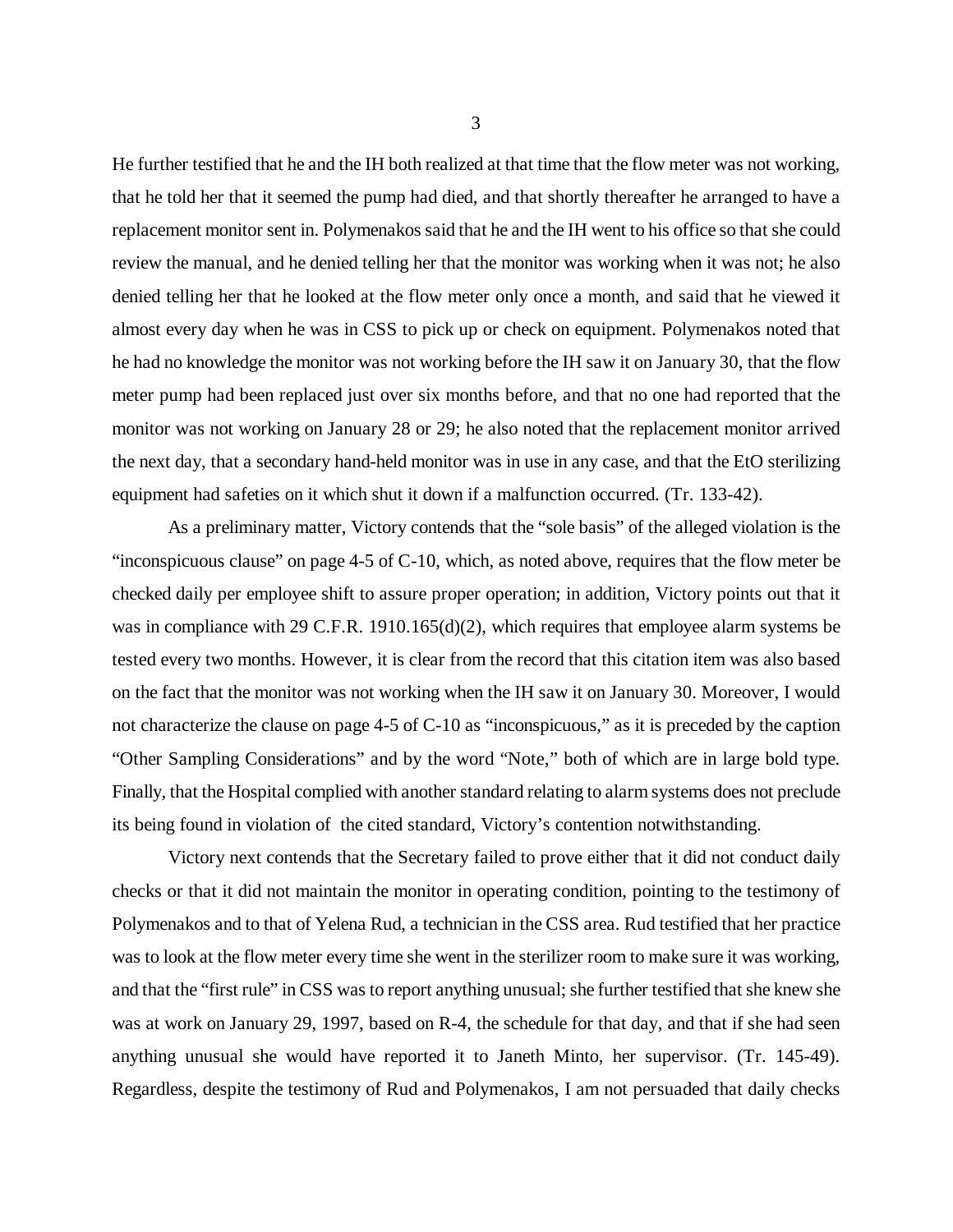were made of the monitor. First, there is nothing in the record alluding to daily flow meter checks besides Rud's testimony, which, standing alone, does not persuade me that this was an established work procedure in the CSS area. Second, Polymenakos' testimony that he viewed the flow meter "almost every day" was contrary to the testimony of IH Gee, which is credited for the reasons set out below. Third, it is my conclusion that the monitor was not working on either January 29, 1997, the day OSHA received the second complaint, or on January 30, 1997, and that Victory did not maintain the monitor in operating condition as required by the standard.<sup>4</sup>

IH Gee testified that she did not recall if the monitor was functioning on January 28, the first day of her inspection, as she observed it only cursorily. (Tr. 64-67). She returned to the facility on January 30 due to an employee complaint on the morning of January 29 that the monitor was not working; in addition, as set out *supra*, she testified the flow meter was not functioning when she saw it on January 30 and that while Polymenakos initially told her it was working he then admitted it was not. (Tr. 17-21; 70-71; 79-83; 91-93). Victory asserts the IH's testimony was evasive, contradictory and not credible. I disagree. I found IH Gee's testimony to be clear, concise and consistent, and I observed her demeanor and found her statements credible and convincing; accordingly, I conclude that IH Gee's was the more reliable account of the events on January 30 and her testimony is credited over that of Polymenakos. Victory also suggests that the employee who made the complaint on January 29 sabotaged the monitor on the morning of January 30 because he knew when the IH would be there. Again, I disagree. IH Gee testified that she did not speak to the employee when he called OSHA, and there is no evidence that her supervisor, who did speak to the employee, advised that individual when the IH would be returning to the facility; IH Gee also testified that no one ever raised with her the idea that the monitor had been sabotaged, and, in any case, her testimony about what Polymenakos told her on January 30 has already been credited.<sup>5</sup> (Tr. 70-71; 80-85; 163).

<sup>&</sup>lt;sup>4</sup>The Secretary's motion to amend the citation and complaint to reflect both of these dates, rather than just January 30, 1997, was granted.

<sup>&</sup>lt;sup>5</sup>In rejecting Victory's assertions, I have considered the evidence indicating alcohol and other substances could set off or otherwise affect the monitor and the IH's testimony that none of the other employees reported the monitor was not working. (Tr. 70-71; 80-83; 128-129; 140-43; 173-74; 180).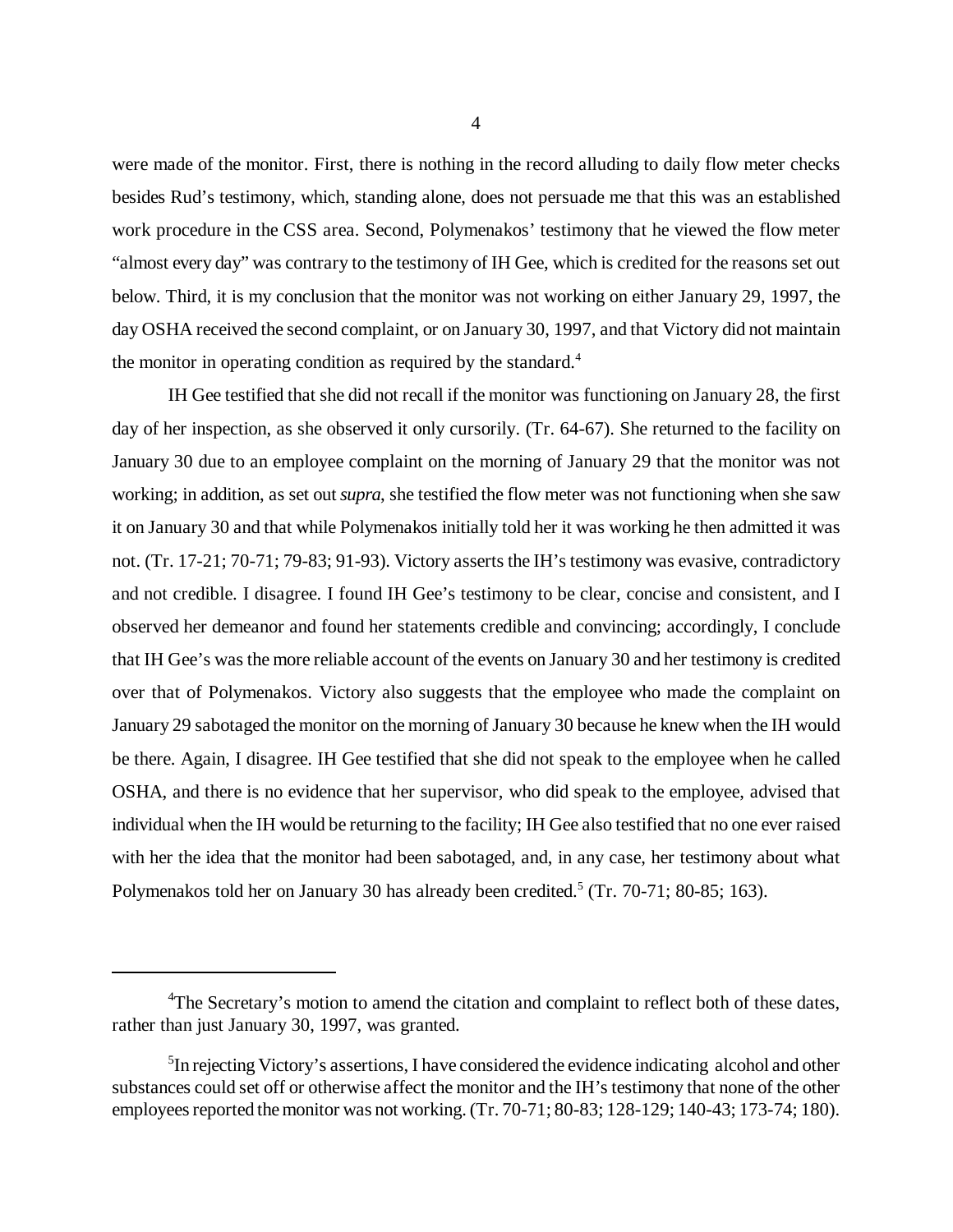Victory's final contention is that it should not be held liable for the cited condition because it contracted with a professional management company to oversee Biomedical, which encompassed CSS. The record shows that in January 1996 Victory contracted with Professional Services ("PS") to direct and manage Biomedical, and that PS contracted with Professional Contract Services ("PCS") to provide certain employees to perform these functions, including Nicholas Polymenakos and Robert Marsh, the director and manager, respectively, of Biomedical; Marsh was responsible for the servicing and maintenance of the equipment in Biomedical, and for contracting with outside companies to perform air contaminant testing, and one of Polymenakos' responsibilities was the monthly calibration of the flow meter on the EtO monitor. The record also shows that the purpose of the contract with PS was to improve the service in Biomedical, that PCS was responsible for complying with OSHA and other safety regulations and for selecting its employees who worked in Biomedical, and that while the Hospital could recommend dismissal only PCS could carry out the actual dismissal of a PCS employee. (Tr.; 113-21; 134-36; 143-45; 150-51; R-2-3).

Victory notes that an employer that did not create or control a violation can avoid liability by proving it took whatever steps were reasonable in the circumstances to protect its employees from the cited hazard. Victory asserts that its contract with PS absolved it of liability with respect to the alleged violation, citing to *Anning-Johnson Co.*, 4 BNA OSHC 1193 (Nos. 3694 & 4409, 1976), and *Grossman Steel & Aluminum Corp.*, 4 BNA OSHC 1185 (No. 12775, 1976), the first Commission decisions recognizing the multi-employer work site defense. However, it is the employer's burden to prove this defense, and these cases require each employer to have primary responsibility for the safety of its own employees and to make reasonable efforts to detect and correct or have corrected conditions to which its workers have access. *Anning-Johnson* at 1198-99; *Grossman Steel* at 1189. Further, "an employer is responsible for ... violations ... where it could be reasonably expected to prevent or detect and abate the violations due to its supervisory authority and control over the worksite." *IBP, Inc.*, 17 BNA OSHC 2073, 2074 (No. 93-3059, 1997) (citation omitted).

Applying these principles to this case, Victory has not established its asserted defense. First, it is clear Victory employees were exposed to the cited hazard; Robert Marsh supervised only one individual in the CSS area, who, like himself, was a PCS employee, while Janeth Minto, a Hospital employee, supervised the various CSS technicians, all of whom worked for Victory. (Tr. 104-07;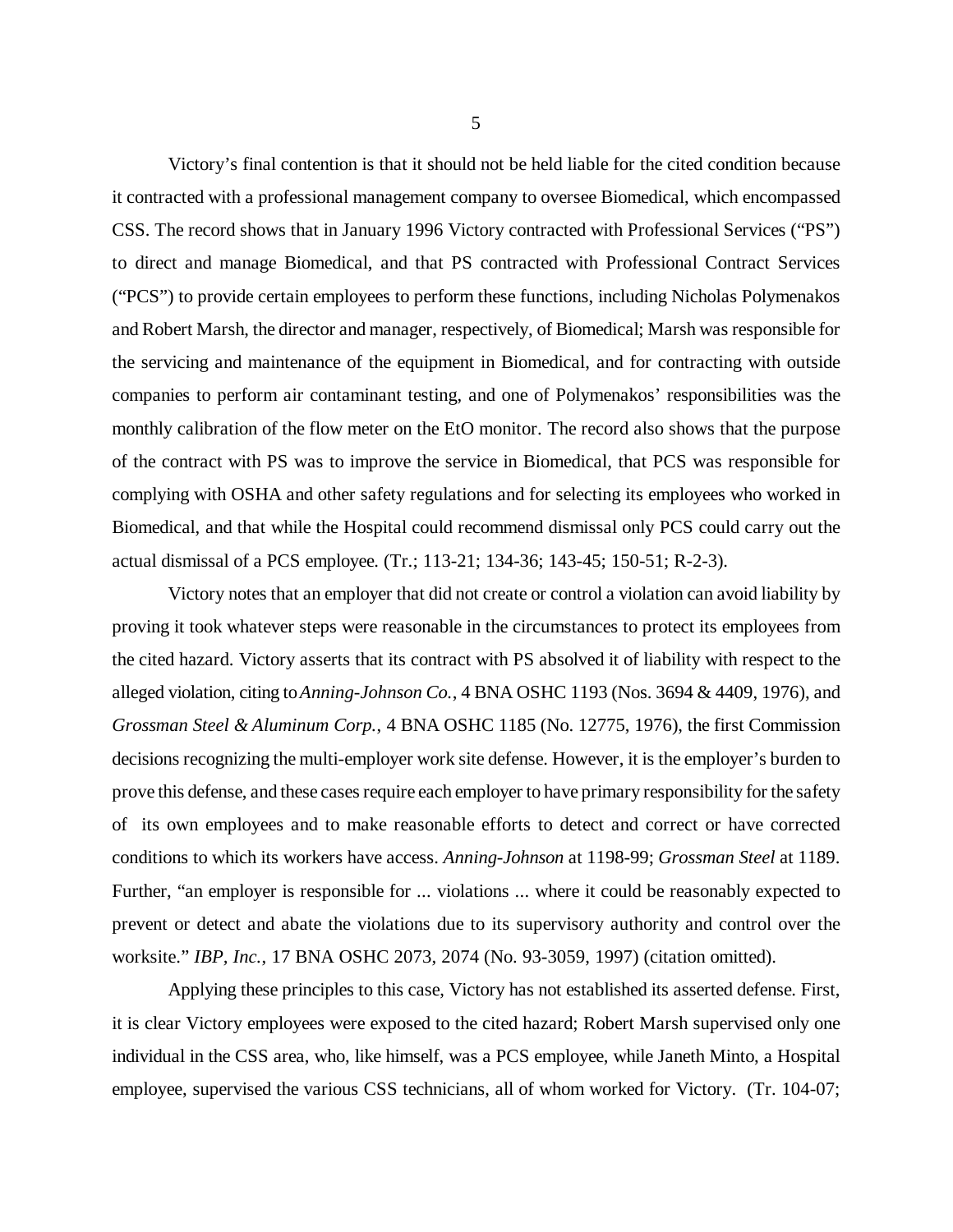115-16; 131-32; 145; 149; 171-72). Second, it is also clear Victory was responsible for maintaining the monitor prior to its contract with PS, and that despite that contract Victory had supervisory authority and control over its own facility, including CSS. However, in view of my findings above, the Hospital did not have a work rule requiring daily checks of the flow meter to assure proper operation, as provided for in the monitor's manual, and the contract with PS did not remedy the situation; Polymenakos' checks occurred monthly, and there was nothing in the record to indicate Marsh performed daily checks. Further, the flow meter's condition was easily observable, as the monitor was in plain view on the wall outside the sterilization room. (Tr. 12; 21; 81; 146; 149; C-5).

Based on the record, Victory was in violation of the cited standard. Victory urges this citation item should be characterized as *de minimis* because a hand-held monitor was used as a backup and because the sterilization equipment had safeties on it which shut it down if a malfunction occurred. The record shows that a hand-held monitor was in fact used as a backup when the sterilization equipment was in use, and that the equipment doors would lock in the event of a malfunction; regardless, the record also shows that the backup monitor was not used when employees carried canisters of EtO to and from the sterilization equipment, that the backup monitor did not meet OSHA's EtO detection level requirements, and that, according to page 6-20 of R-10, the sterilization equipment troubleshooting manual, operators and others in the area were required to leave when the equipment display panels indicated a possible gas leak. (Tr. 85-89; 98-99; 129-33; 141; 161; 176). I conclude, therefore, that this item was properly characterized as a serious violation.

IH Gee testified the initial penalty of \$5,000.00 for this item was based on the high gravity of the condition and the five to six employees who were exposed to it on a daily basis. She further testified that no reductions were given for size, history or good faith as the Hospital had over 200 employees, had had a previous serious violation within the past three years, and had deficiencies in its safety programs; IH Gee also said the initial penalty of \$5,000.00 was increased to \$7,000.00 in her supervisor's discretion. (Tr. 28-34). In her brief, the Secretary states she was in error as to history and that a 10 percent reduction is due. Further, the Secretary provided no specific reason for the \$7,000.00 penalty, and I have noted the evidence as to Victory's financial difficulties and its prompt abatement of the cited items in this case. (Tr. 94; 111-15). In view of the record, I find that a penalty of \$4,500.00, which is based on the initial penalty and a 10 percent reduction, is appropriate.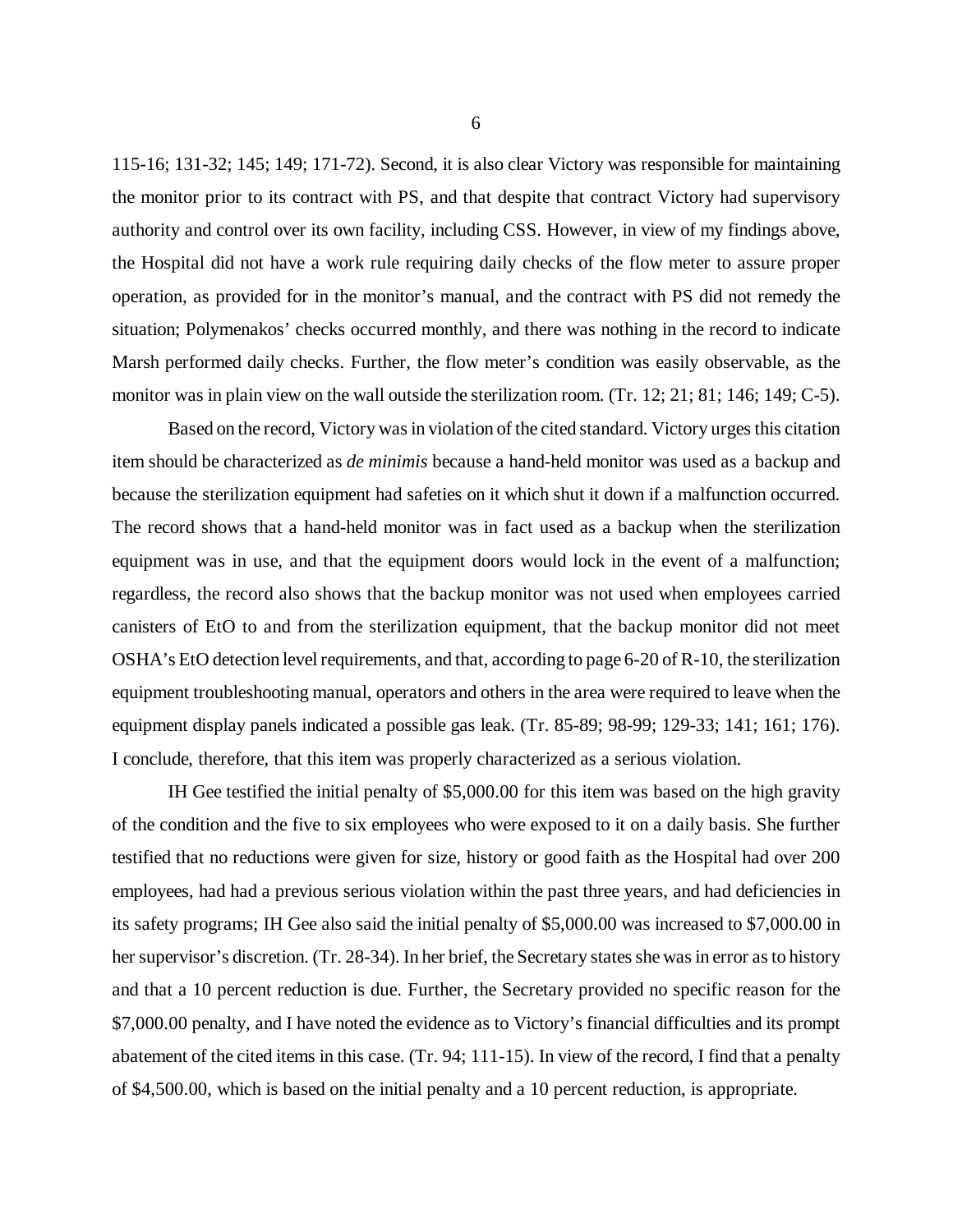### Citation 1 - Items 2a and 2b

These items allege violations of 29 C.F.R. §§ 1910.1047(h)(1)(i) and 1910.1047(h)(1)(iii), which are part of OSHA's EtO standard and provide, respectively, as follows:

A written plan for emergency situations shall be developed for each workplace where there is a possibility of an emergency. Appropriate portions of the plan shall be implemented in the event of an emergency.

The plan shall include the elements prescribed in 29 C.F.R. 1910.38, "Employee emergency plans and fire prevention plans."

IH Gee testified that she requested a plan for emergency situations involving EtO and was given C-12 and C-13; when she asked Richard Holley which plan was in effect he gave her no definite answer but did say that the Hospital no longer used the EtO cylinders referred to in C-13, upon which she concluded that C-12 was the facility's plan. IH Gee further testified that C-12 did not meet the cited standards; it did not have emergency escape procedures or procedures for the employees who might have to remain to perform critical facility operations to follow, it did not list rescue and medical duties for employees who would perform them or identify by name and job title the persons to contact for further information, and the emergency number shown on C-12, which she called, was not a good number for emergency response. The IH said that the failure to have an adequate plan was a serious hazard due to the potential for employee exposure to EtO. $6$  (Tr. 35-46).

Victory contends it substantially complied with the cited standards, based on the testimony of the IH that the two most important elements were evacuation and containment and the testimony of Janeth Minto indicating that employees had yearly training in what to do if the alarm went off; employees were to leave the sterilization area, close the door, and call the operator, who would "take care of everything." (Tr. 99-101; 172-73). However, it is clear from the standards set out above that a written plan with the elements the IH noted was required and that C-12 does not contain those elements.<sup>7</sup> It is also clear that in an August 1996 incident in which there was a suspected EtO leak, employees did not follow the procedures indicated in Minto's testimony and C-12 and C-13, dated

 ${}^{6}$ The Secretary's motion to amend item 2a, which initially alleged that employees entered the sterilization area without checking EtO levels, was granted to allege a deficient written plan.

<sup>&</sup>lt;sup>7</sup>The elements noted by the IH are set out in 29 C.F.R. 1910.38.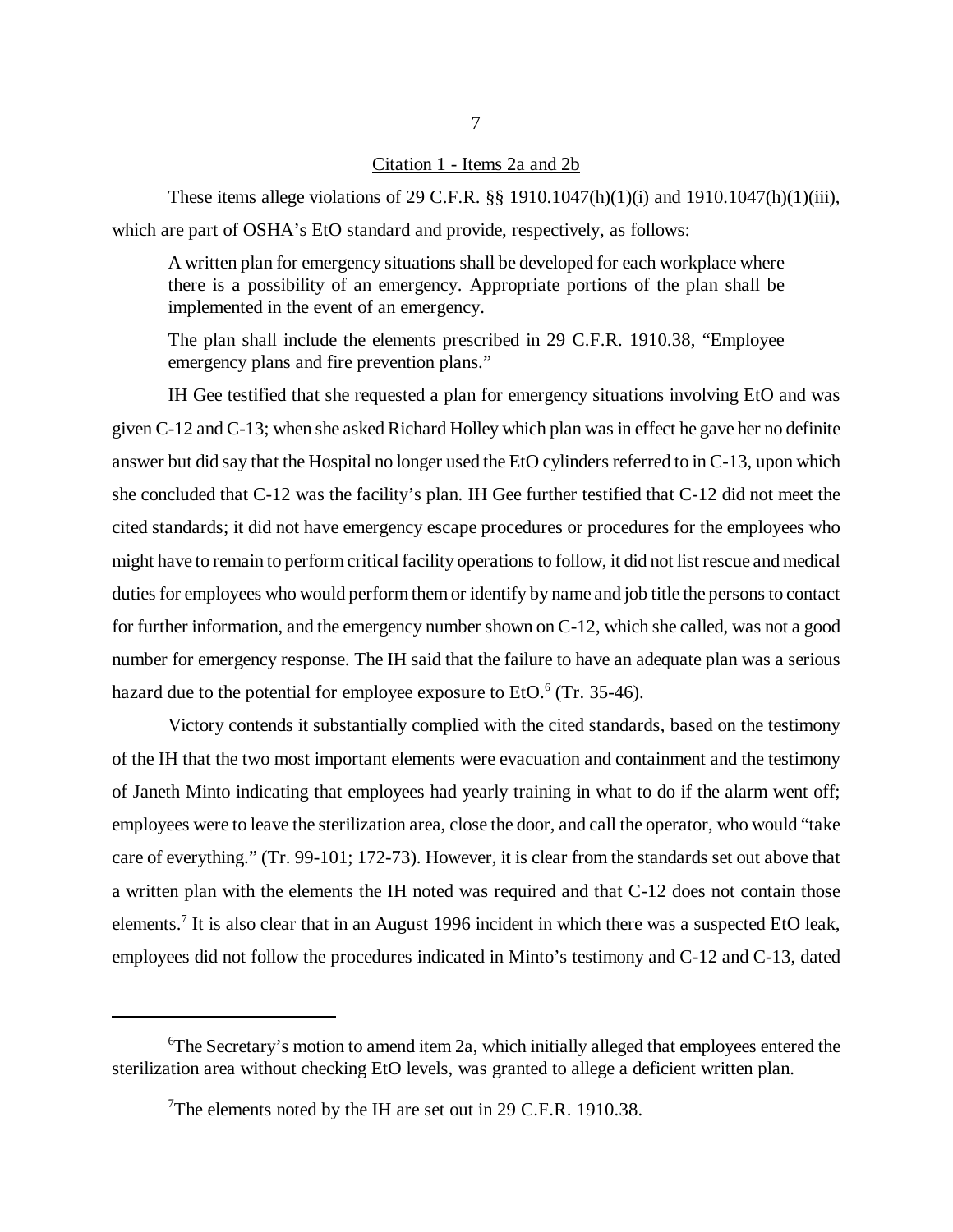August 1995 and February 1996, respectively. The record shows that the Hospital summoned the fire department on August 7, 1996, due to a suspected EtO release; the fire department evacuated and secured the sterilization area and called the HAZMAT unit, which, upon its arrival, entered and tested the area and found that no gas leak had actually occurred. (R-1). However, there is no evidence that Victory evacuated and secured the area before the fire department arrived. In fact, Janeth Minto testified that she entered the sterilization area and removed a canister of EtO from the equipment, and Robert Marsh testified that he held his breath and entered the area to try to contain the leak. (Tr. 125- 28; 178-82). These actions are prohibited by C-12 and C-13 and are also contrary to what Minto herself described. In view of the record, Victory was in violation of the cited standards. Items 2a and 2b are therefore affirmed as serious violations, and a total penalty of \$4,500.00 for these two items, based on the proposed penalty of \$5,000.00 and a 10 percent reduction for history, is assessed.

#### Citation 2 - Item 1

This item alleges a violation of 29 C.F.R. 1904.8, which states as follows:

Within 8 hours after the ... in-patient hospitalization of three or more employees as a result of a work-related incident, the employer ... shall orally report the ... hospitalization by telephone or in person to [OSHA].

The basis of this item was Victory's failure to report the employee hospitalizations resulting from the August 7, 1996 incident noted above. The record shows that Robert Marsh and four CSS employees went to the Hospital's emergency room after the incident; one employee was released the same day, Marsh and another employee were released on August 8, and the other two were released on August 9. The record also shows that Marsh and the others went to the emergency room because they were experiencing what they at the time believed were reactions to EtO exposure. (Tr. 46-49; 73-78; 104-09; 125-28; 165-66; C-9; R-1). Victory contends the hospitalizations were not the result of a work-related incident as there was no EtO release, pointing to R-1, the fire department's report of the event. R-1 does, in fact, state that the HAZMAT unit's testing revealed a zero concentration of gas and that the employees apparently suffered a psychosomatic experience. Regardless, it is clear that the Hospital summoned the fire department due to a suspected EtO release, and R-1 notes that the fire department was met upon arrival by the Hospital's administrator Krishin Bhatia, who advised that the gas which had leaked was EtO. It is my conclusion that the hospitalizations were the result of a work-related incident, and this item is affirmed as an "other" violation. However, the proposed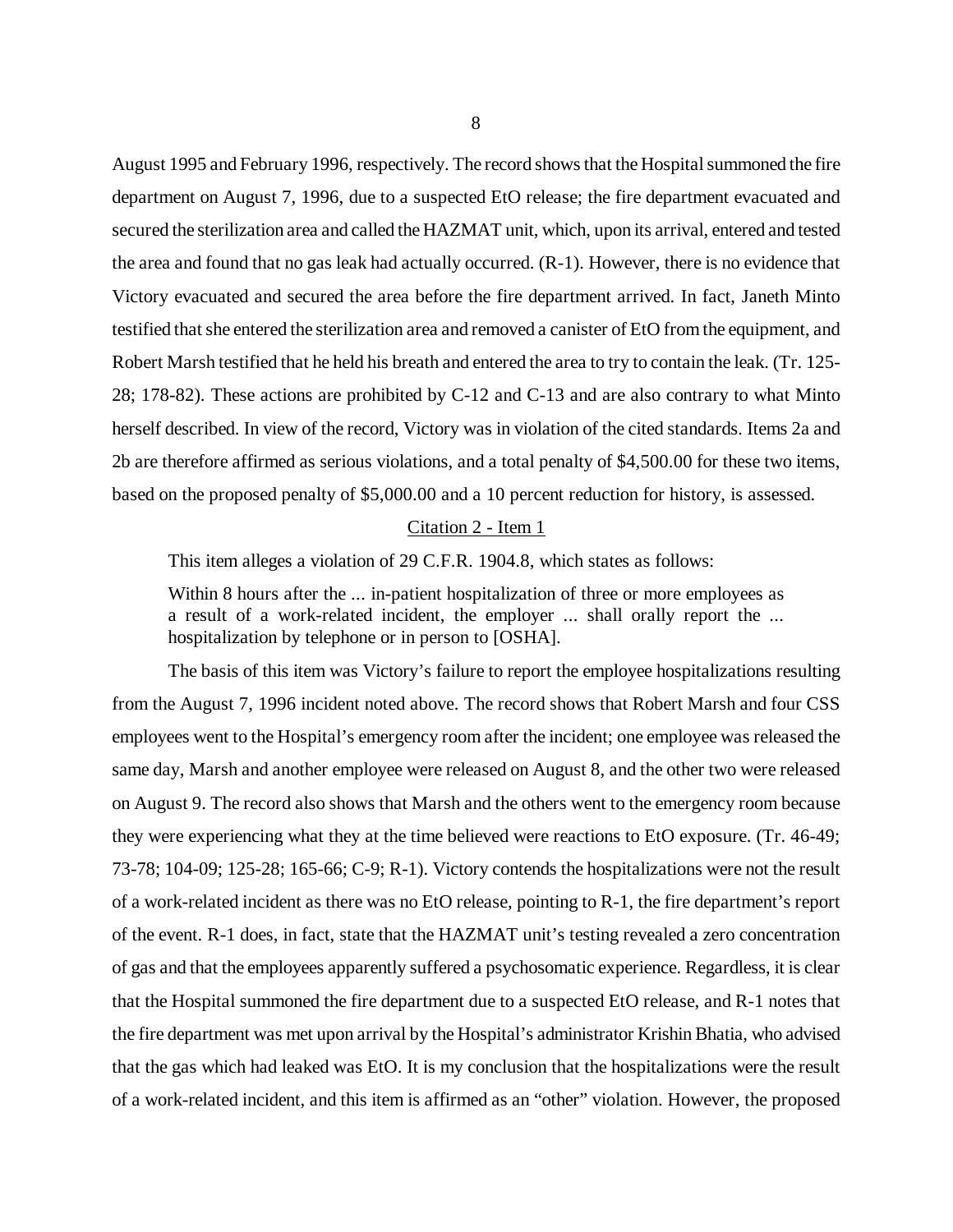penalty of \$5,000.00 for this item is excessive, in my opinion. A penalty of \$2,250.00 is assessed, based on applying a 10 percent reduction for history to an initial amount of \$2,500.00.

### Citation 2 - Item 2

This item alleges a violation of 29 C.F.R. 1910.1020(e)(2)(ii)(B), which provides as follows:

Each employer shall, upon request, assure the access of each designated representative to the employee medical records of any employee who has given the designated representative specific written consent.

The basis of this item was Victory's failure to provide Peter LaBua, one of the technicians in CSS who was hospitalized after the August 7, 1996 incident, with his hospitalization records. Dr. Robert Vaccarino, LaBua's physician, testified that he spoke to Victory's Personnel Department about LaBua's records on October 7, 1996, and was advised to send them a letter requesting the records and a release form. Dr. Vaccarino further testified that on January 7, 1997, his office faxed C-14, his letter setting out LaBua's symptoms and dates of hospitalization, to Victory's Personnel Department, along with a records release authorization signed by LaBua indicating that the records should be sent to Dr. Vaccarino's office. (Tr. 49-54; 152-60). Dr. Vaccarino said he never got a response to C-14 but did not know if the Hospital had actually received it; however, IH Gee testified that during her inspection she spoke with Christine Sileo, Victory's personnel director, who told her that C-14 had been received and was forwarded to the Records Department. (Tr. 156-58; 161-62). On April 23, 1997, LaBua completed R-7, one of Victory's authorization forms, and on April 28, 1997, Victory sent LaBua copies of his hospitalization records, along with R-8, a cover letter.

Victory's first contention, that C-14 was not received, is rejected in light of the foregoing. Victory also contends, however, that it was not in violation of the standard because C-14 was not a proper request. I disagree. First, I see nothing wrong with the release form that was attached to C-14, which is substantially the same as the sample form set out in Appendix A to the standard. Second, Richard Holley himself conceded that the Hospital, upon receiving an improper request, has a duty to call the physician's office. (Tr. 169-70). Third, Holley's testimony as to why C-14 was not a proper request, *i.e.*, that Victory's own release form must be used and the form must be signed in the presence of Records Department personnel, does not persuade me the standard was not violated. (Tr. 167-71). This item is therefore affirmed as an "other" violation, and a penalty of \$900.00 is assessed, based on the proposed penalty of \$1,000.00 and a 10 percent reduction for history.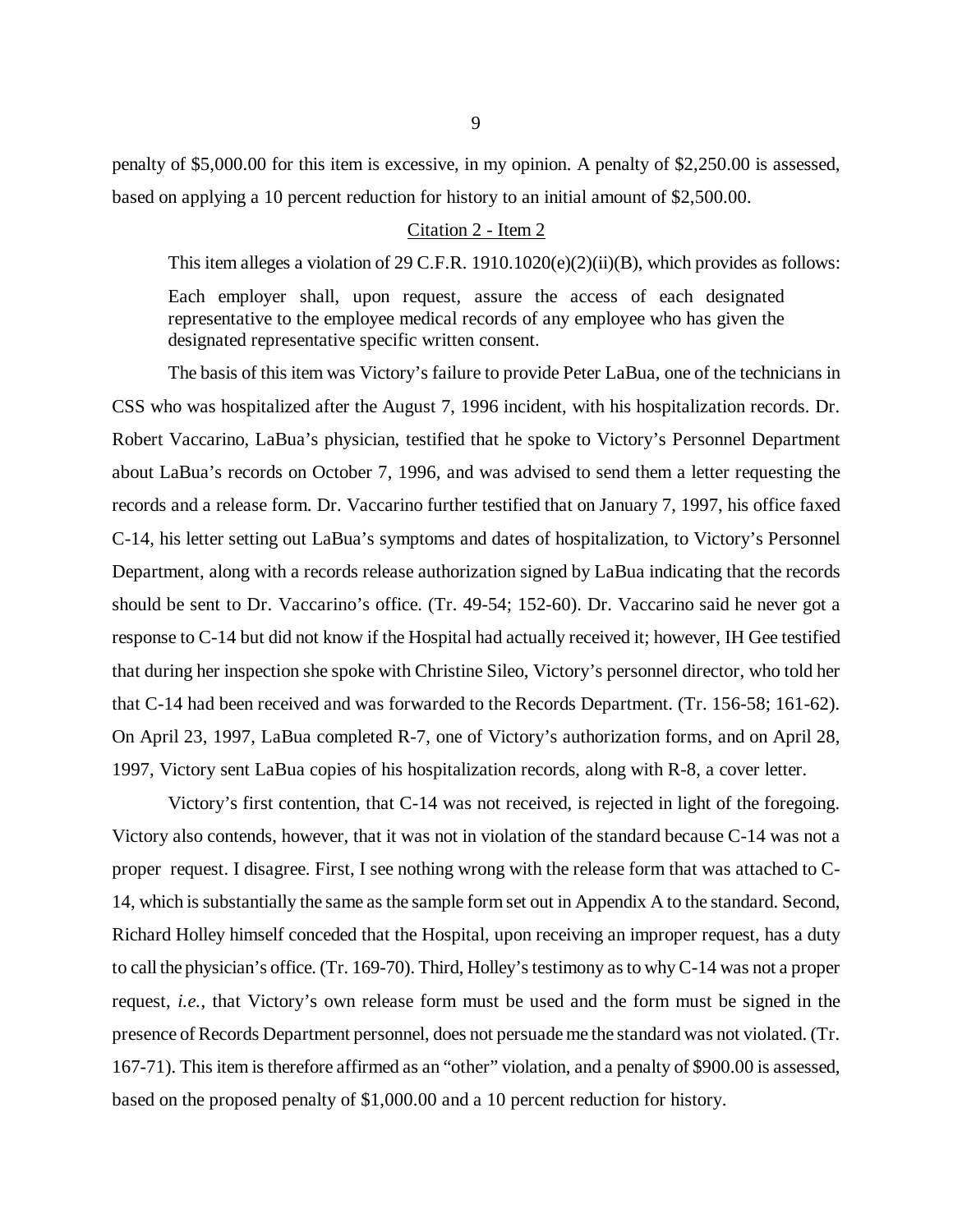### Citation 2 - Item 3

This item alleges a violation of 29 C.F.R. 1910.1047(d)(7)(i), which states as follows:

The employer shall, within 15 working days after the receipt of the results of any monitoring performed under this standard, notify the affected employee of these results in writing either individually or by posting of results in an appropriate location that is accessible to affected employees.

The record shows that Victory had EtO testing done in the CSS area by an outside contractor in September of 1996<sup>8</sup> and that although CSS employees were told when they asked about it that the results were negative for EtO, the Hospital neither posted the results nor informed employees in writing of the results; the record also shows that the only testing results which were posted on the bulletin board in the CSS area, which were still there when IH Gee visited the facility, were from the HAZMAT unit's testing from the August 7, 1996 incident. (Tr. 56-60; 101-02; 106-07; 118-23; 128; 131;173; 179-80). Victory contends that this item should be classified as *de minimis* because all of the testing results were negative for EtO and employees were so advised. However, the language of the standard is mandatory and specifically requires that employees be notified in writing of testing results. Further, the record establishes that employees were notified of the results only when they asked, and not, as Victory suggests, as a matter of course. This item is affirmed as an "other" violation. No penalty was proposed for this item, and none is assessed.

### Conclusions of Law

1. Respondent, Victory Memorial Hospital & Skilled Nursing Center, is engaged in a business affecting commerce and has employees within the meaning of section 3(5) of the Act. The Commission has jurisdiction of the parties and of the subject matter of the proceeding.

2. Respondent was in serious violation of 29 C.F.R. §§ 1910.165(d)(1), 1910.1047(h)(1)(i) and  $1910.10047(h)(1)(iii)$ .

3. Respondent was in "other" violation of 29 C.F.R. §§ 1904.8, 1910.1020(e)(2)(ii)(B) and 1910.1047(d)(7)(i).

4. Respondent was not in violation of 29 C.F.R.  $\S$  1910.1047(j)(3)(iii)(C).

<sup>&</sup>lt;sup>8</sup>The Secretary's motion to amend the citation and complaint to reflect the year 1996, rather than 1997, was granted.